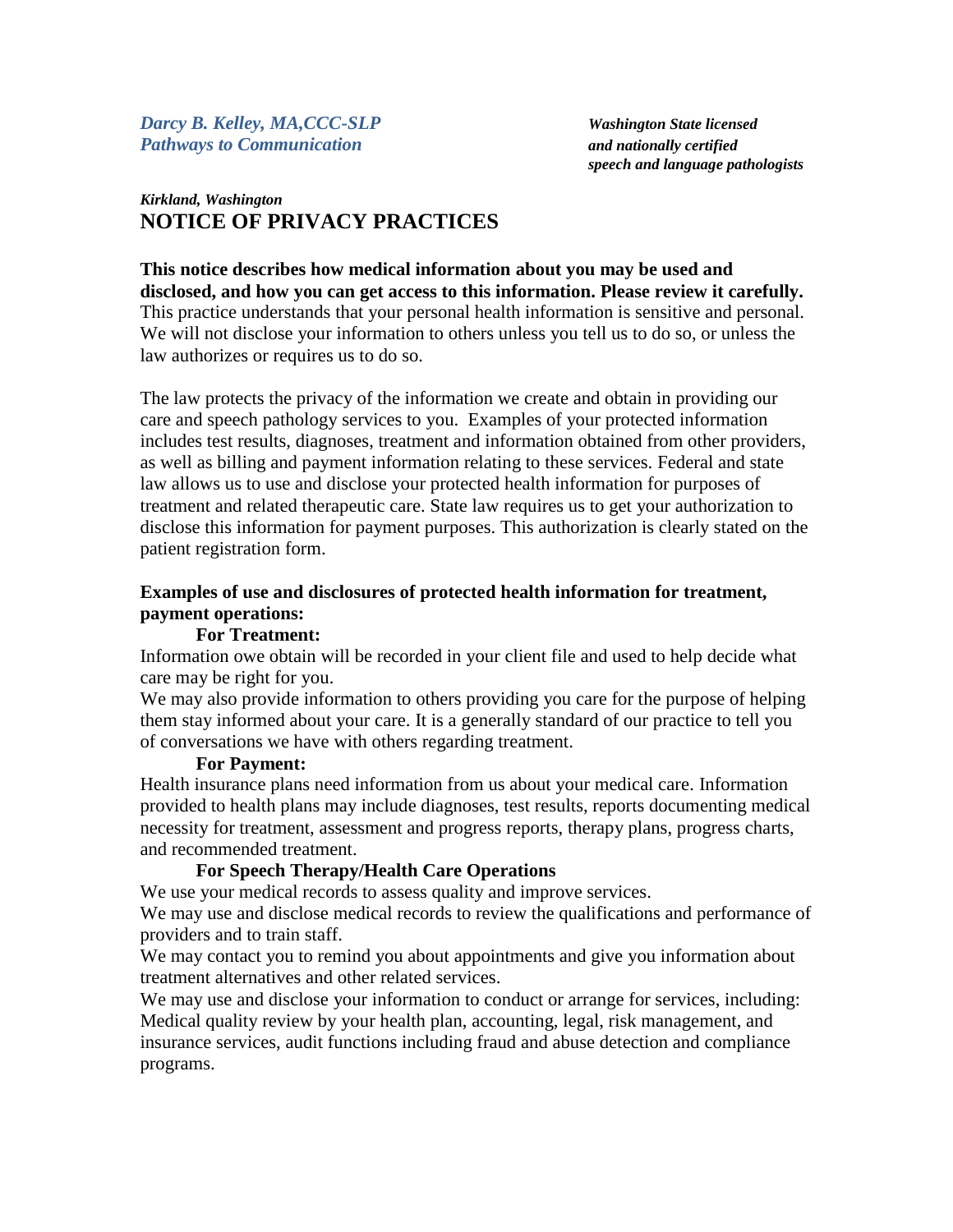#### **Your Health Information Rights**

The health and billing records we create and store are the property of the practice. The protected health information in it, however, generally belongs to you. You have a right to: Receive, read and ask question about this Notice.

Ask us to restrict certain uses and disclosures. You must deliver this request in writing to us. We are not required to grand the request, but we will comply with any request granted.

Request and receive from us a paper copy of the most current Notice of Privacy Practices for Protected Health Information.

Request that you be allowed to see and get a copy of your protected health and therapy information. You may make this request in writing.

Ask us to change your health information. You may five use tthis request in writing. You may write a statement of disagreement if your request it denied. It will be stored in your medical record, and included with any release of your records.

When you request, we will give you a list of disclosures of your health information. The list willl not include disclosures to third-party payors (e.g., insurance companies, trust funds etc.).

You May receive this information without charge once every 12 months. Will will notify you of the cost involved if you request this information more than once every 12 months.

Ask that your health information be given to you by another means or at another location. Please sign, date and give us your request in writing.

Cancel Prior authorizations to use or disclose health and therapy information by fiving us a written revocation. Such revocation does not affect information that has already been released. It also does not affect any action taken before we have received and reviewed it. Sometimes, you cannot cancel an authorization if its purpose was to obtain insurance.

If you have any questions regarding these rights, want more information or want to report a problem about the handling of your protected health information, please contact your treating speech pathologist directly at 425 210 6962 or other phone number provided to you.

## **Our Responsibilities**

We are required to:

Keep your protected health information private. Give you this notice Follow the terms of this notice.

We have the right to change our practices regarding the protected health information we maintain. If we make changes, we will update this Notice. You may receive the most recent copy of the Notice by calling and asking for it or by visiting our office to pick one up.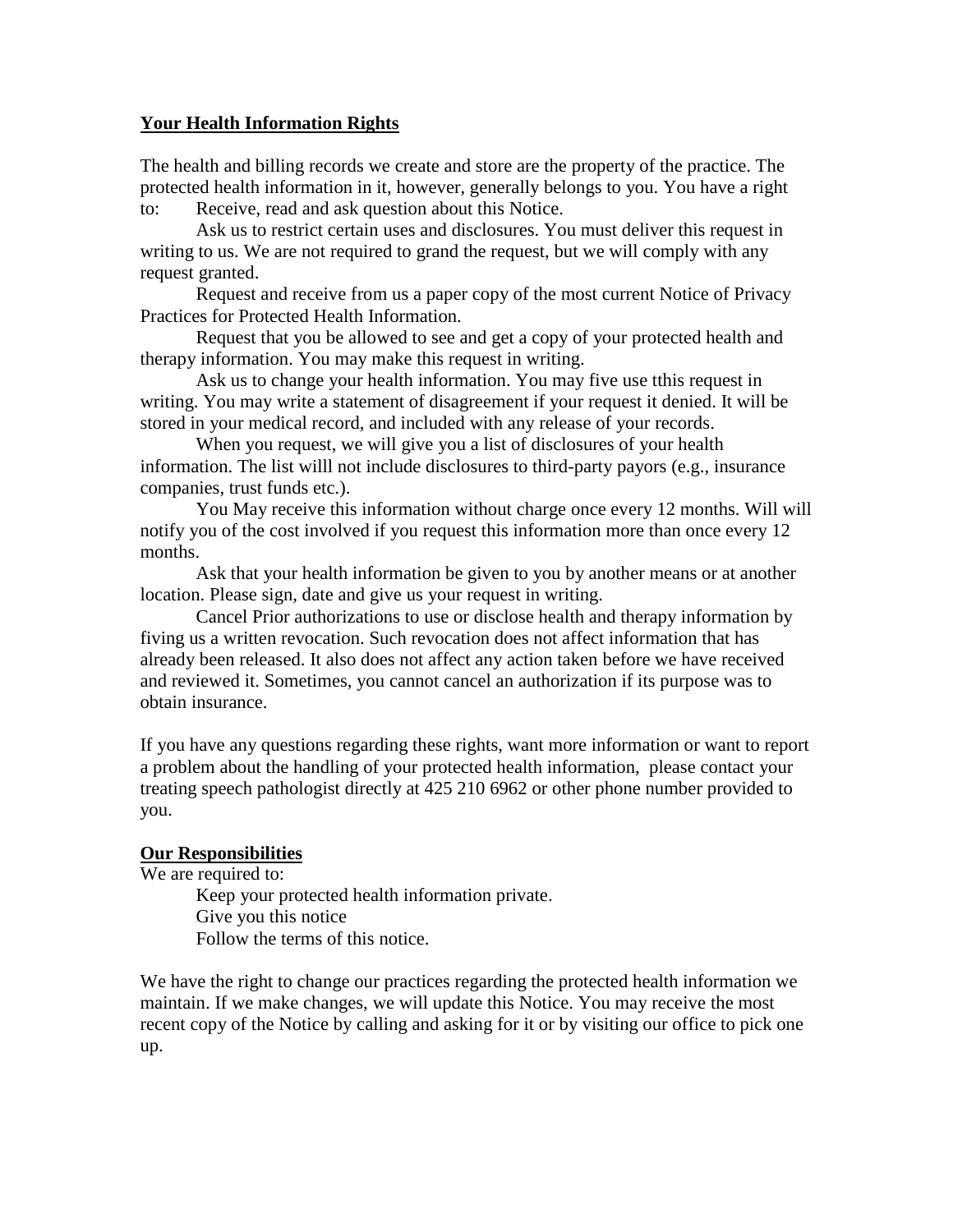If you believe your privacy rights have been violated, you are encouraged to discuss your concerns with any staff member. You may also deliver a written complaint to our office. You may also file a complaint with the U.S. Secretary of Health and Human Services.

We respect your right to file a complaint with us. If you complain, we will not retaliate against you or jeopardize your care in any way.

#### **We May Use and disclose your protected health information without your authorization as follows:**

With Medical Researchers: if the research has been approved and has policies to protect the privacy of your health information. We may also share information with medical researchers preparing to conduct a research project.

To Funeral Directors/Coroners: As is consistent with applicable law to allow them to carry out their duties.

To the Food And Drug Administration (FDA) relating to problems with food, supplements and products.

For Public Health and Safety Purposes as Allowed or Required by Law: To prevent or reduce a serious, immediate threat to the health or safety of a person, or the public.

To public health or legal authorities: to protect public health and safety. To prevent or control disease, injury or disability.

To report suspected abuse or neglect to public authorities.

To correctional institutions if you are in jail or prison, as necessary for your health and the health and safety of others.

For Law Enforcement Purposes: such a when we receive a subpoena, court order or other legal process, or you are the victim of a crime.

For Health and Safety Oversight Activities.

For Disaster Relief Purposes.

To The Military Authorities of US and Foreign Military personnel.

In the Course of Judicial/Administrative Proceedings at your request, or as directed by a subpoena or court order.

For Specialized Government Functions. For example we may share information for national security purposes.

## **Other Uses and Disclosures of Protected Health Information**

Uses and Disclosures not in this Notice will be made only as allowed or required by law or with your written authorization.